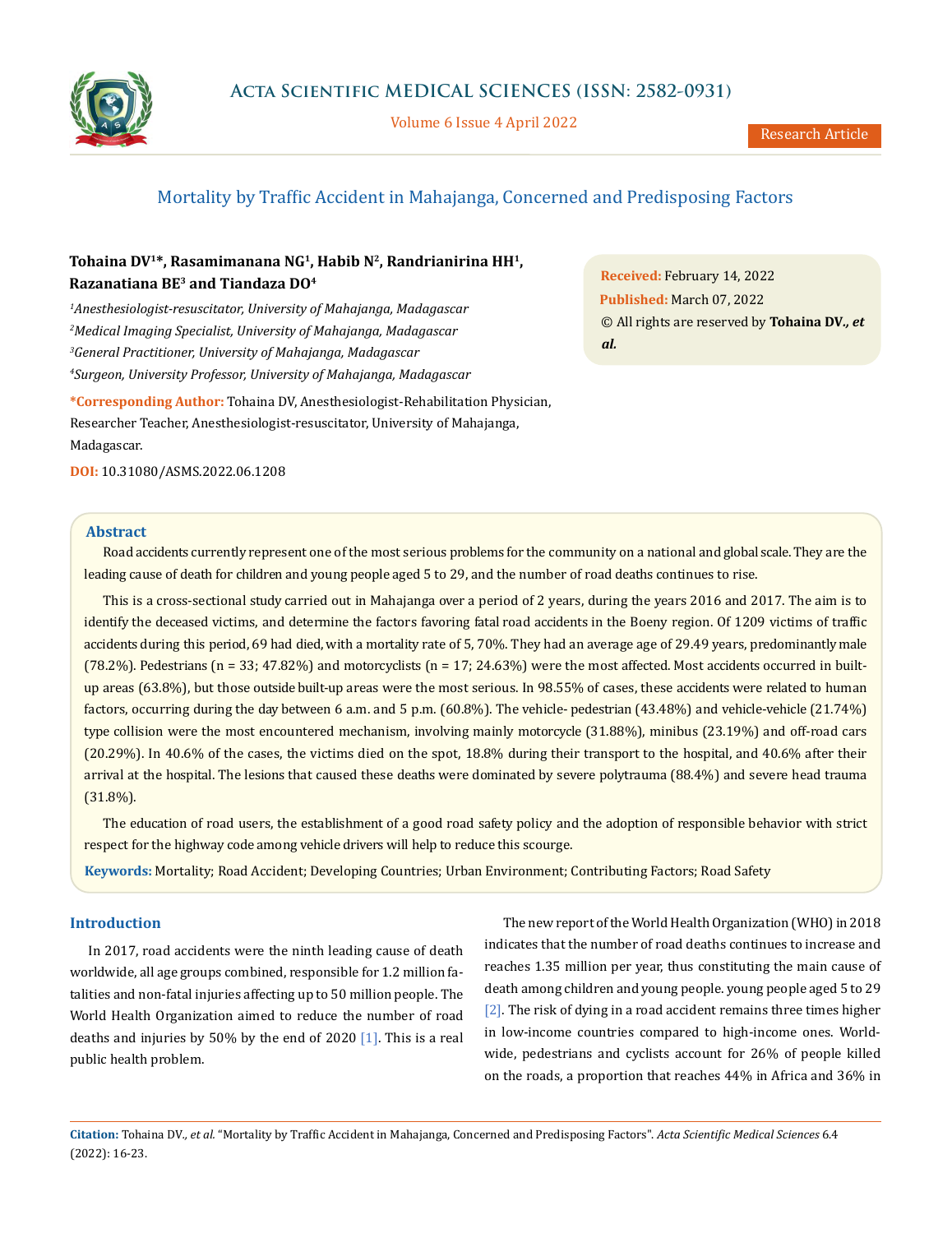the Eastern Mediterranean [2]. According to World Bank data, the average mortality rate of 26.69 deaths per 100,000 inhabitants related to road accidents is the highest in Africa.

In Madagascar, this rate is 29.2 per 100,000 inhabitants [3]. Mahajanga, a coastal town of 244,000 inhabitants in the North-West of Madagascar, is a favorite destination for vacationers, especially by land  $[4]$ . It is subdivided into four regions (Boeny, Melaky, Sofia, Betsiboka) [5]. Road accidents sometimes cause several victims and account for many deaths  $[6,7]$ . This study aims to identify the deceased victims, and determine the circumstances of occurrence, of road accidents in the Boeny region between 2016 and 2017.

#### **Methodology**

We carried out a retrospective, descriptive and cross-sectional study of 2 years, during the years 2016 and 2017. The data were collected from the documents of the Emergency Department of the University Hospital Professor Zafisaona Gabriel (CHU PZAGA) Mahajanga, of the Municipal Office of Hygiene (BMH) of Mahajanga and the Road Safety Brigade of the Boeny Region on the axis of national road number 4. All victims of traffic accidents recorded in the Boeny Region, in urban areas and outside agglomeration constituted our study population. The inclusion criteria were: victims who died as a result of traffic accidents identified at the CHU PZA-GA Mahajanga, at the BMH and at the Road Safety Brigade of the Boeny Region during this period, without distinction of age, type, place or manner of occurrence of death. Deceased cases with unusable records were excluded. Text and graphics were entered and produced using Microsoft Office Word and Excel 2016 software. For data processing and statistical analysis, we used SPSS® version 25.0 software. The results were represented in absolute value and in percentage. Pearson's Chi-square test was used to test the correlation with a significance level (p value) of less than 0.05.

## **Results**

During our study period from 2016 to 2017, we recorded 711 traffic accidents, of which 62 were fatal, i.e. 8.72% of accidents.

#### **Profile of deceased victims**

The total number of victims was 1,209, of whom 69 died, or 5.70%. According to gender, the death concerned 15 women (21.70%) and 54 men (78.20%), sex ratio of 3.6.



**Figure 1:** Breakdown of deceased victims by age. The average age was 29.49 years, with a minimum of 10 months and a maximum of 75 years.

#### **Place of occurrence of the accidents**

Fatal accidents occurred in built-up areas for 44 victims (63.80%) and outside built-up areas for 25 victims (36.20%).

|              | In urban areas<br>Number (%) | Extra urban<br>areas Number<br>(%) | <b>Total</b> |
|--------------|------------------------------|------------------------------------|--------------|
| Pedestrian   | 27 (61,36)                   | 6(24)                              | 33           |
| Motorcyclist | 14 (31,82)                   | 3(12)                              | 17           |
| Passenger    | 3(6,82)                      | 9(36)                              | 12           |
| Driver       | O                            | 7(28)                              |              |
| Total        | 44 (100)                     | 25(100)                            | 69           |

**Table 1:** Distribution of deceased victims according to the place of occurrence of the fatal accident  $P = 0,001$ .

#### **Accident occurrence times**

|                | In urban areas<br>Number $(\%)$ | Extra urban<br>areas Number<br>(%) | <b>Total</b> |
|----------------|---------------------------------|------------------------------------|--------------|
| $[6$ à 12 h]   | 7(15,91)                        | 14 (56)                            | 21           |
| $[12$ à 18 h ] | 17 (38,69)                      | 4(16)                              | 21           |
| [18a 00h]      | 12 (29,27)                      | 3(12)                              | 15           |
| [00 a 6 h]     | 8(18,18)                        | 4 (16)                             | 12           |
| Total          | 44 (100)                        | 25(100)                            | 69           |

**Table 2:** Correlation between times and place of occurrence of fatal accidents  $P = 0.005$ .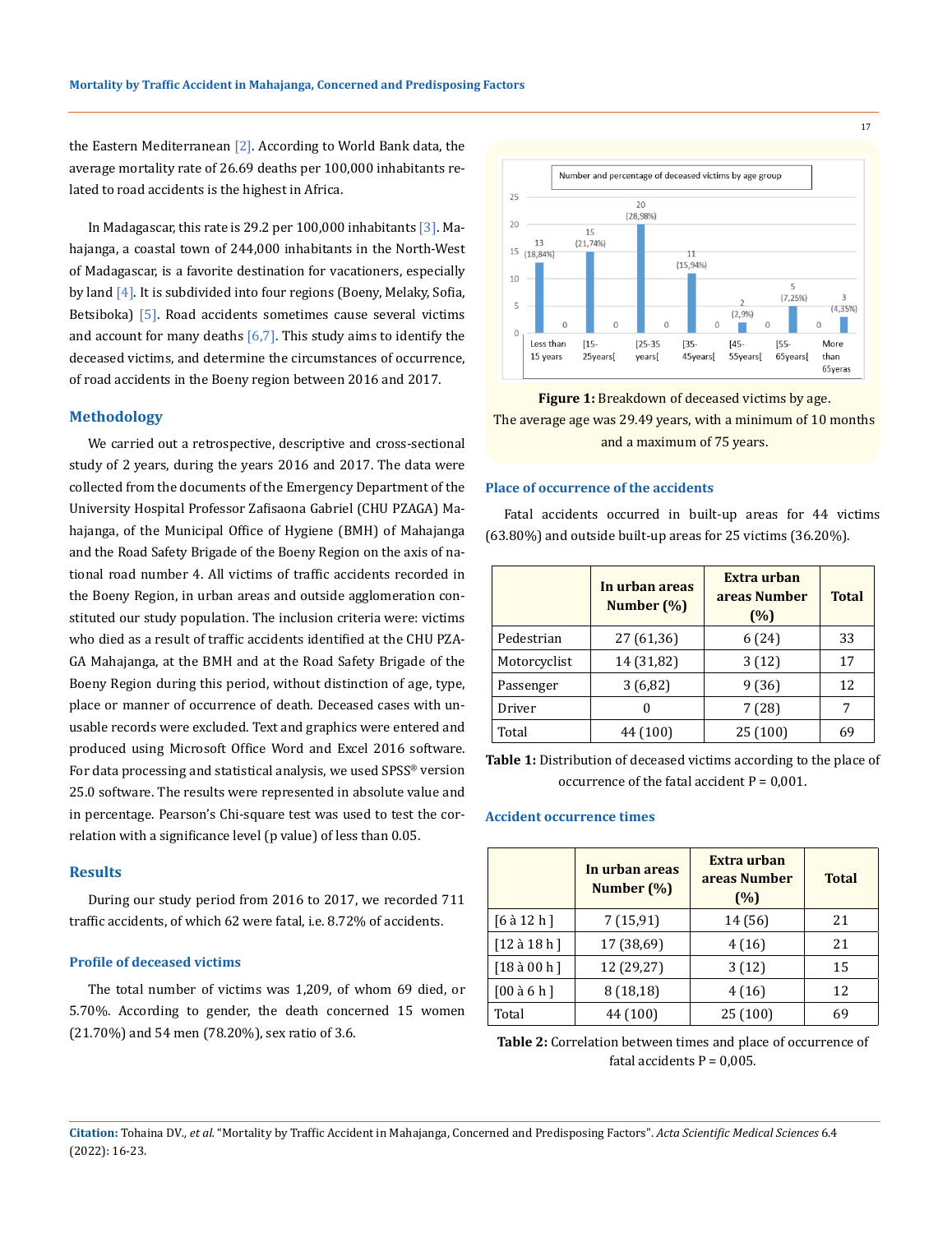# **Direct and indirect causes of accidents**

|                                | In urban areas<br>Number (%) | Extra urban<br>areas Number<br>(%) |
|--------------------------------|------------------------------|------------------------------------|
| Speeding                       | 13 (29,55)                   | 12 (48)                            |
| Driving while intoxi-<br>cated | 13 (29,55)                   | 0(0)                               |
| Pedestrian drunkenness         | 3(6,82)                      | 0(0)                               |
| Driver inattention             | 5(11,36)                     | 9 (36)                             |
| Carelessness of road<br>users  | 9(20, 45)                    | 2(8)                               |
| Technical failure              | 0(0)                         | 2(8)                               |
| Infrastructure                 | 1(2,27)                      | 0(0)                               |
| Total                          | 44 (100)                     | 25 (100)                           |

**Table 3:** Correlation between causes and place of occurrence of fatal accidents  $P = 0.038$ .

|                     | <b>Number</b> | Percentage (%) |
|---------------------|---------------|----------------|
| Pedestrian-vehicle* | 30            | 43,48%         |
| Vehicle-vehicle     | 16            | 3,19           |
| Vehicle-Obstacle    | 17            | 24,64          |
| Fall into the void  | 5             | 7,25           |
| Rolled over         |               | 1,45           |
| Total               | 69            | 100,0          |

**Table 4:** Mechanisms of the fatal accident.

Pedestrian-vehicle\*= car-pedestrian, motorcycle-pedestrian, TucTuc-pedestrian.

|               | <b>Number</b>            | Percentage (%) |
|---------------|--------------------------|----------------|
| Moto          | 22                       | 31,88          |
| Minibus       | 16                       | 23,19          |
| Car 4x4       | 14                       | 20,29          |
| TruckCamion   | 10                       | 14,49          |
| Light vehicle | 8                        | 11,59          |
| Taxi-TucTuc   | 7                        | 10,14          |
| <b>Bus</b>    | $\overline{\mathcal{L}}$ | 2,90           |
| Ox cart       |                          | 1,44           |

**Table 5:** Breakdown by type of vehicle involved.

# **First aid to victims**

Of the 69 deceased victims, 28 died at the scene of the accident, compared to 44 transported to a care center.

|                               | <b>Number</b>            | <b>Percentage</b><br>(%) |
|-------------------------------|--------------------------|--------------------------|
| Polytrauma                    |                          |                          |
| Trauma                        | 61                       |                          |
| (cranial + abdominal + limbs) | 39                       | 88,40                    |
| Trauma                        | 21                       |                          |
| (cranial + maxillofacial)     |                          |                          |
| Trauma (cranial + thoracic)   |                          |                          |
| Lower limb trauma             | 3                        | 4,3                      |
| Abdominal trauma              | $\overline{\mathcal{L}}$ | 2,9                      |
| Upper limb trauma             | $\overline{\mathcal{L}}$ | 2,9                      |
| Chest trauma                  | 1                        | 1,5                      |
| Total                         | 69                       | 100,0                    |

**Table 6:** Distribution according to the injuries observed on the victims.

|                                                               | <b>Number</b> | Percentage (%) |
|---------------------------------------------------------------|---------------|----------------|
| Taxi Tuc-tuc                                                  | 21            | 51,22          |
| Particular vehicle                                            | 6             | 14,64          |
| Public transport vehicle<br>(mini-bus, bus, Taxi-<br>brousse) | 14            | 34.14          |
| Total                                                         | 41            | 100.0          |

**Table 7:** Means used for the transport of the 41 victims out of 69 (28 deaths on the spot).

|                                                     | In urban areas<br>Number $(\%)$ | Extra urban<br>areas Number<br>(%) |
|-----------------------------------------------------|---------------------------------|------------------------------------|
| On the spot                                         | 15(34,1)                        | 13 (52)                            |
| On the road to the hospital                         | 7(15,9)                         | 6(24)                              |
| Less than 24 hours after<br>arrival at the hospital | 12(27,3)                        | 2(8)                               |
| During hospitalization (24)<br>hours and more)      | 10(22,7)                        | 4 (16)                             |
| Total                                               | 44 (100)                        | 25 (100)                           |

**Table 8:** Correlation between death and place of accident  $P = 0,002$ .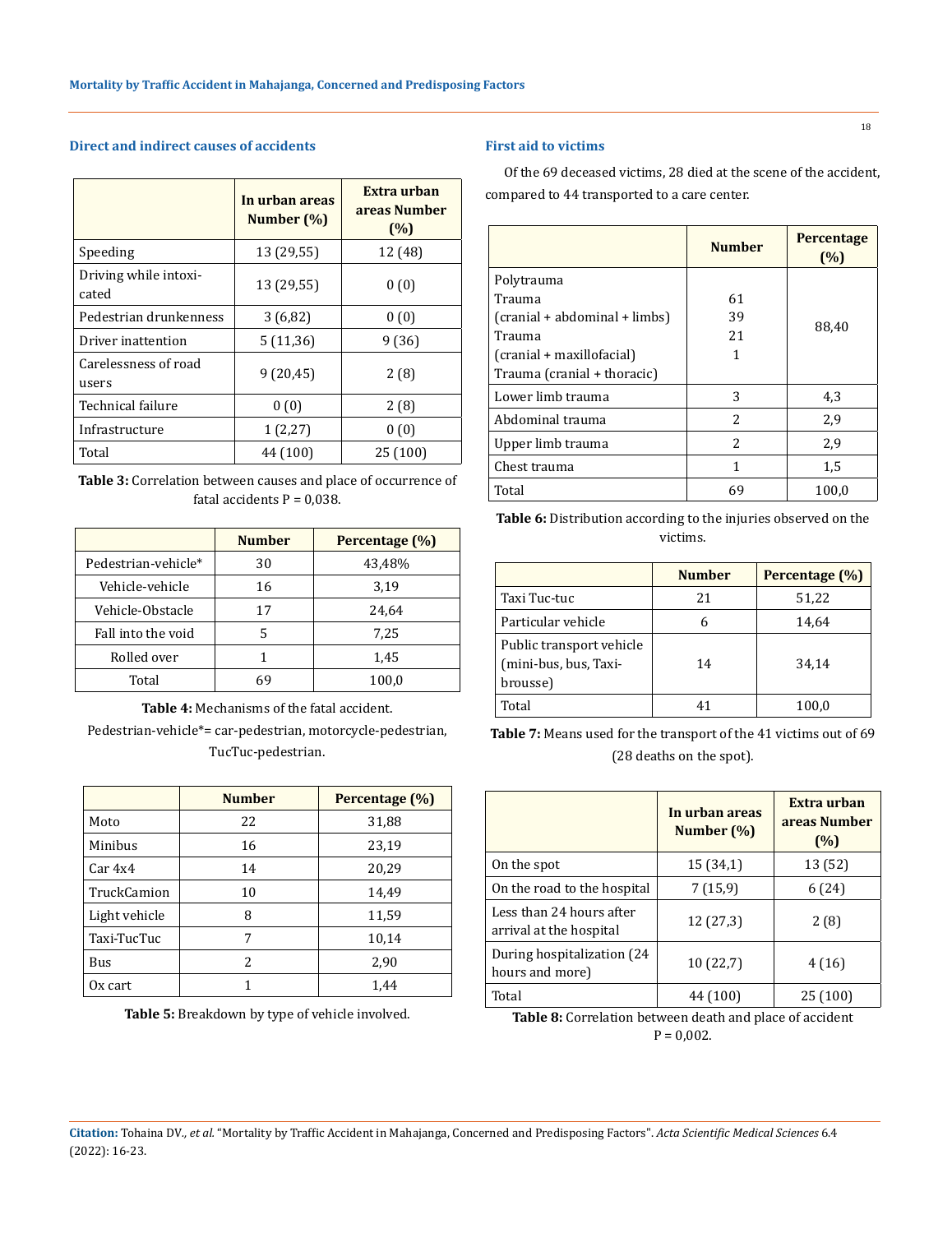#### **Discussion**

#### **Overall frequency of death by traffic accident**

In our study, over the two years, we identified 711 traffic accidents, of which 62 were fatal (8.72%). The total number of victims was 1209 of which 69 died, or 5.70%.

In 2015, the WHO report indicated that 79 countries saw a decline in the absolute number of road traffic casualties and 68 countries saw an increase. If some countries have been particularly successful in reducing the number of road deaths, it is because they have improved their legislation and its enforcement and made roads and vehicles safer. "Traffic accidents cause unacceptable damage - especially among poor people in poor countries" explained then Dr Margaret Chan, Director-General of the WHO [8].

Our result with the frequency of 5.70%, recalls the overall rate of mortality by traffic accident of 29.2 per 100,000 inhabitants in Madagascar [3]. In reality, low- and middle-income countries pay the heaviest price, in which 90% of road traffic deaths occur despite having only 54% of the vehicles on the road worldwide  $[8]$ . An Algerian study in 2012 found 27,728 victims of traffic accidents in the Eastern Region, of which 1,676 had died, i.e. 6.04% [9]. In 2017, in Ghana, 35% of all injury related collisions were fatal  $[10]$ . Indeed, a systematic review of African studies reports this African particularity of high death frequency in traffic accidents [11].

#### **Profile of victims**

The age range of 15 to 35 years constituted half (n = 35; 50.72%) of the deceased victims; the average age was 29.49 years and the extremes of 10 months and 75 years. Children under fifteen (n = 13; 18.84%) and elderly subjects (n = 3; 4.34%) were also collected among those killed. A clear male predominance was observed [15 women (21.70%) against 54 men (78.20%)], revealing a sex ratio of 3.6. They were mainly pedestrians (n = 33; 47.82%) and motorcyclists ( $n = 17$ ; 24.63%).

In Mahajanga, in 2013 for example, among 5412 live births, 18.6% (i.e. 1005 births) were from single mothers [12]. Thus, from adolescence, human contact and consequently the use of roads and means of transport increase. This situation constitutes daily exposure in a population with a high proportion of young people, as in several developing countries. And entry into the professional environment is done very early in order to meet family needs, so pedestrians are the most exposed.

A study of road fatality prevention shows that pedestrian injuries cause 23% of road traffic collision mortality worldwide. Forty five percent of these deaths occur in low-income countries compared with 29% and 18% in middle-and high-income countries [13]. Au Ghana, pedestrians were 3 times more likely to die compared with drivers/riders. Though males were 6 times more likely to die than females overall, females were more likely to die as pedestrians (90% of all female casualty deaths) and males were more likely to die as riders/drivers (78% of all male casualty deaths). Children under 10 years and those aged 60 years and above were independently 2 times more likely to die in traffic collisions [10].

In a study at Bangui University Hospital, 94 deaths were recorded out of a total of 1173 patients admitted, i.e. a mortality rate of 8%. Among these deaths, they found 83 men (88.3%) and 11 women (11.7%). The average age of the victims was 36.7 years ( $\pm$ 3). The youngest was 15 and the oldest was 63. The most affected age groups were those from 15 to 29 years (38.3%) and 30 to 44 years (36.2%) [14].

According to the WHO, road accidents are the leading cause of death for children and young people between the ages of five and 29. From a young age, men are more likely than women to be involved in a road accident. Almost three-quarters (73%) of traffic fatalities are men under 25, who are almost three times more likely to be killed in a car accident than young women  $[8]$ . Several studies, from developed and developing countries, agree on the fact that children and young people, pedestrians and men are most at risk of being killed in a traffic accident [15-18].

#### **Place of occurrence of the accidents**

In our study, accidents occurred in the city in the majority of cases with 63.8%, against 36.2% of cases outside urban areas.

The same is true in Ivory Coast, the majority of accidents (i.e. 93.4%) occurred in urban areas with 2/3 of cases in Abidjan [19]. Indeed, according to the literature, the majority of traffic accidents occur in urban areas due to the high density of urban road traffic in relation to the growing increase in the car fleet and the proliferation of high-speed vehicles [20].

In the Rhône, France, for the period 2012 to 2016, nearly half of the deaths occurred in urban areas. Nevertheless, even if they are less numerous, fatal accidents outside built-up areas are often more serious [21].

**Citation:** Tohaina DV*., et al.* "Mortality by Traffic Accident in Mahajanga, Concerned and Predisposing Factors". *Acta Scientific Medical Sciences* 6.4 (2022): 16-23.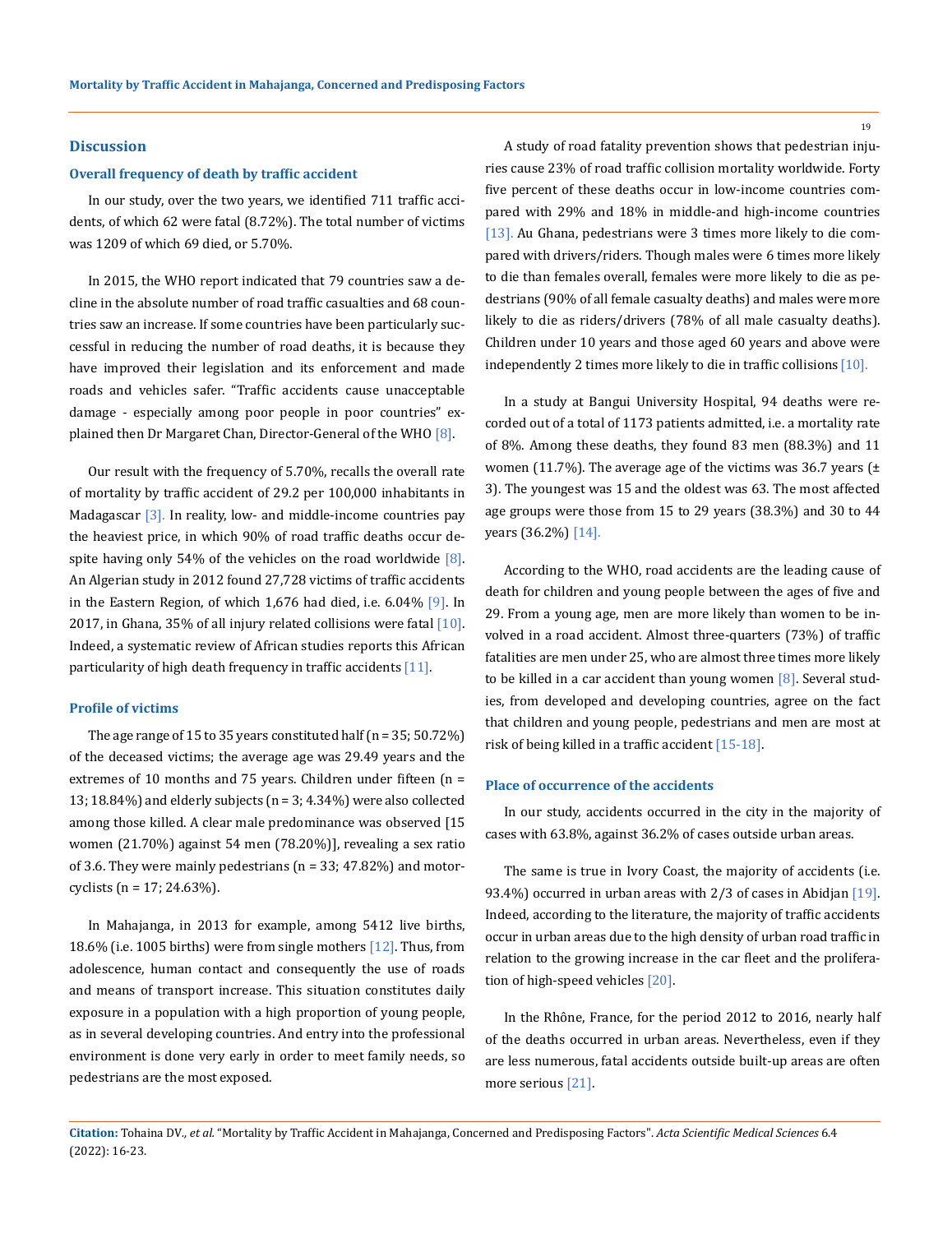In Mahajanga this is probably related to excessive speed on poor roads, not suitable for high speeds, associated with overloading conditions of poorly maintained vehicles. In short, half of traffic accidents outside urban areas were fatal immediately (13/25; 52%), compared to 15/44 (34.1%) in urban areas. We found a significant association between severity and location of the accident  $(p = 0.002)$  (Table 8).

In France, the Institute for the Study of Road Accidents in 2012 [18] and the National Interministerial Observatory for Road Safety in 2018 [22], report the vast majority, respectively 76.07% and 71 %, of fatal accidents in non-conurbation areas, while the hospitalized injured were mainly found in conurbation.

#### **Accident occurrence times**

Here, more than half of traffic accidents occurred during the day, between 6 a.m. and 5 p.m., with a rate of 60.8%. These results could be explained by the fact that the time slot, 6 a.m. to 5 p.m., corresponds to the period when all activities are at their maximum and moving from one service to another is more accentuated; therefore this is the period with the highest risk of road traffic accidents. At the same time, in Mahajanga, due to low night lighting in some areas, the day is more conducive to activities requiring travel.

Our results are comparable to those found in several studies, including a Central African study where more than half of the injuries occurred during the day between 6 a.m. and 6 p.m. (64.9%); and 35.1% between 6 p.m. and 6 a.m. [14]. The same for Modarres, accidents occurred much more in the afternoon shift, between 1:30 p.m. and 7:00 p.m. [23]. Indeed, according to an Ethiopian study, driving on daylight increased human fatal accident by 2.36 times (p-value =  $0.030$ ) as compared to driving at night [24]. According to James Damsere-Derry, among the 1,149 injury related casualties recorded, two-thirds (60%) occurred during the day whilst the remaining 40% took place during the night. However, in terms of injury severity, there was a higher number of casualty fatalities at night (40% of all casualties at night) com-pared to daytime (31% of all casualties during the day) [10].

Conversely, in Kenya and in the Sultanate of Oman, the most of car accidents happened in the night [25,26]. Accidents are then favored by poor public lighting, to which is added the defective lighting of many vehicles and moreover on certain roads, it is very difficult to distinguish pedestrians, cyclists, or animals moving on the lower side.

#### **Direct and indirect causes of accidents**

In our study, it was revealed that 98.55% of road accidents were related to the human factor, dominated by speeding (36.23%), driver inattention (20.29%), driving while intoxicated (18.84%), and recklessness of road users (15.94%). Drivers, whether twowheelers or motorized vehicles, were incriminated in 76.9% of accidents.

In France, drivers (motorists, utility vehicle drivers, moped and motorcyclists) were most often presumed responsible in fatal accidents where they were involved in more than 63% of cases [18].

Drivers' with lack of sufficient driving experience caused to increase the chance of the occurrence of fatal accidents as compared to those with long years of driving experiences. This may be because lower driving experience drivers usually involve in driving faster than the recommended limits [24]. Drivers' educational level had been played a crucial role in a road traffic accident. And it was a direct cause to increase death pre-valence by 1.89 times (p-value = 0.042) as compared to drivers with grade 12 and above educational levels [26]. The presence of passengers similar in age to the young driver increases the risk of crashing. The gender of both the driver and the passengers plays an important role in the driver's crash risk and driving behaviour in this effect [26].

Alcohol increases the crash risk for all drivers  $[2,8]$ . One study suggested that where alcohol or drug use was reported as a factor, adolescent drivers were 3.3 times more likely to sustain a severe injury [27].

In Algeria, in the study by Azzedine., *et al*. [9], the direct causes of traffic accidents were linked to the human being up to 90.64%, to the means of transport (5.09%) and to the environment with 4.27%. The behavior of the human being which was at the origin of the traffic accidents was mainly manifested by excess speed with high rates of 24.63%, dangerous overtaking (9.26%), the no use of pedestrian crossings (6.02%), failure to respect the safety distance (5.59%), driver inattention (5%) and loss of control of the vehicle (4.37%).

Thus, among the risk factors identified by the WHO, we find in descending order: speeding, driving while intoxicated or under the influence of psychoactive substances, failure to respect or lack of safety provisions (helmet, seat belt, child car seat, etc.), distracted driving due to mobile phone use, dangerous road infrastructure, and non-compliance with the Highway Code [28].

**Citation:** Tohaina DV*., et al.* "Mortality by Traffic Accident in Mahajanga, Concerned and Predisposing Factors". *Acta Scientific Medical Sciences* 6.4 (2022): 16-23.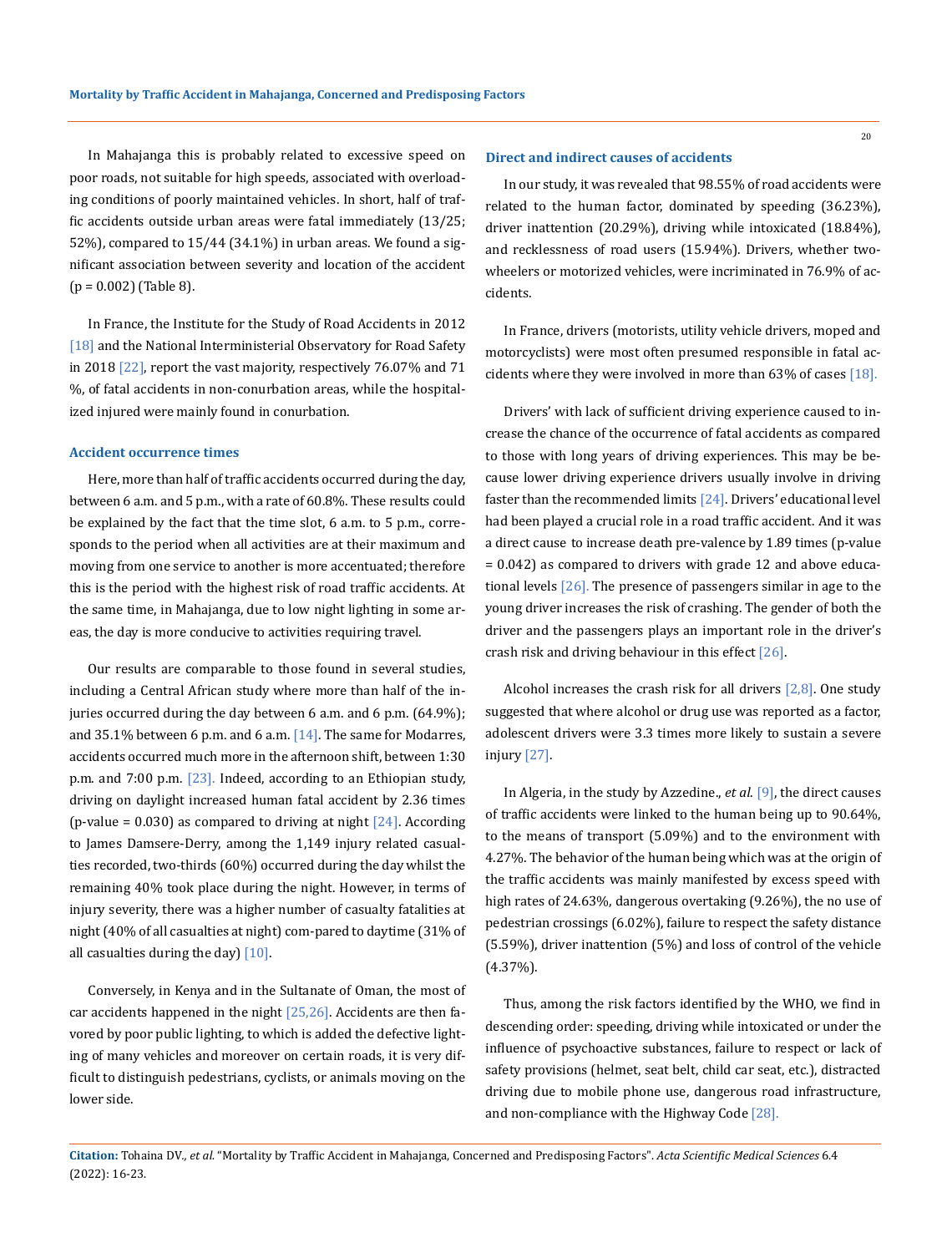#### **First aid for victims**

Polytrauma was the predominant lesion in our study  $(n = 61;$ 88.40%). And among the 41 victims still alive leaving the scene of the accident, 13/41 died en route, 14/41 died less than 24 hours after their admission to the CHU and the 14/41 others died later. beyond the first 24 hours of hospitalization. No victim was conditioned before being brought to the CHU. In addition, medical transport is not an option because it does not exist in Mahajanga.

It is possible, according to some authors, to a large extent to prevent road victims from dying before they arrive at the hospital  $[29,30]$ . But in many low-income and middle-income countries, poor public health infrastructure is a major risk factor. In addition, the lack of medical transport, the lack of technical platforms for resuscitation and, above all, the lack of qualified personnel are determining factors of death in hospitals. The implementation of a prevention program involving the road safety services (police and gendarmerie), the public and private media, the Ministry of Transport and the organization of a system of care for patients who are victims of accidents integrating the medicalized collection of the injured, the reinforcement of the technical platform for diagnosis and resuscitation and, finally, the reinforcement of the capacity of the personnel could significantly reduce the occurrence of these accidents and the mortality of the victims in the hospital environment [14].

In most motorized countries, the heavy traffic and the large number of mobile phones mean that, generally, the existing medical services are quickly notified in the event of an accident. However, in low- income countries, the majority of the population does not have access to even the most basic emergency medical services. Most often, it is witnesses, relatives, commercial vehicles or the police who evacuate the injured to hospitals  $[31]$ .

The means of transport to the hospital in our study were dominated by taxi-TucTuc (n = 21; 51.22%), and public transport (minibus, bus, Taxi-brousse) (n = 14; 34,14%).

According to Abdou Raouf., *et al.* the lack of pre-hospital medical treatment (at the site of the accident and during transport) or even early hospitalization of the comatose, polytrauma injured, in a state of shock, endangered the lives of approximately two out of ten road accident patients in Gabon [32]. A study in Kenya found

that police cars and hospital ambulances evacuated only 5.5% and 2.9% of traffic accident victims, respectively [33].

Finally, the African Development Bank (AfDB) reports on the evaluation of road safety in Africa in 2013, in 75% of the countries studied, that it is voluntary drivers who are responsible for transporting the victims of traffic accidents. road. In the majority of countries, first aid training is not part of the driver training curriculum. The lack of resources is the main obstacle to the establishment of appropriate care for accident victims [34].

At the end of these data, the current technology which has no border seems to be a good option to reduce the number of deaths by traffic accident. As proposed in Atlas Magazine [35] in order to improve road safety, it is possible to integrate "intelligent" systems into vehicles and safety devices (Embedded technologies in automobiles: The Blue hands-free kit -tooth\_The drowsiness detector\_The alcohol ignition interlock device\_The heated road\_The electronic stability control\_The automatic tire monitor) (and Technologies that save motorcyclists' lives: The airbag vest\_Smart helmets). Because it must be recognized that changing the habits and behavior of humans is a more difficult task, because it depends essentially on the human factor (education, will, aptitude, etc.) which is quite unpredictable. This could explain the slowness of the changes of improvement observed by the WHO [2].

## **Conclusion**

Traffic accidents remain an unresolved public health problem, especially in low-income countries like ours. Indeed, they are now recognized as one of the biggest causes of death in the world and their frequency is increasing in low-income countries, compared to rich countries. While very significant progress has been observed in high-income countries, the situation is worsening in lowincome countries. It is as pedestrians that victims are most often killed when they play no "active" role in driving vehicles and are only spectators of their own accidents. Pacifying the public highway by raising the awareness of each of us (parents, drivers, public authorities, etc.) and organizing pre-hospital resuscitation by creating the essential structures of the rescue chain and the care of road accident victims are not only a necessity, but a priority in our country. The improvement of the road network, the implementation of a good road safety policy and the adoption of responsible behavior by vehicle drivers, will make it possible to reduce the consequences of road accidents.

**Citation:** Tohaina DV*., et al.* "Mortality by Traffic Accident in Mahajanga, Concerned and Predisposing Factors". *Acta Scientific Medical Sciences* 6.4 (2022): 16-23.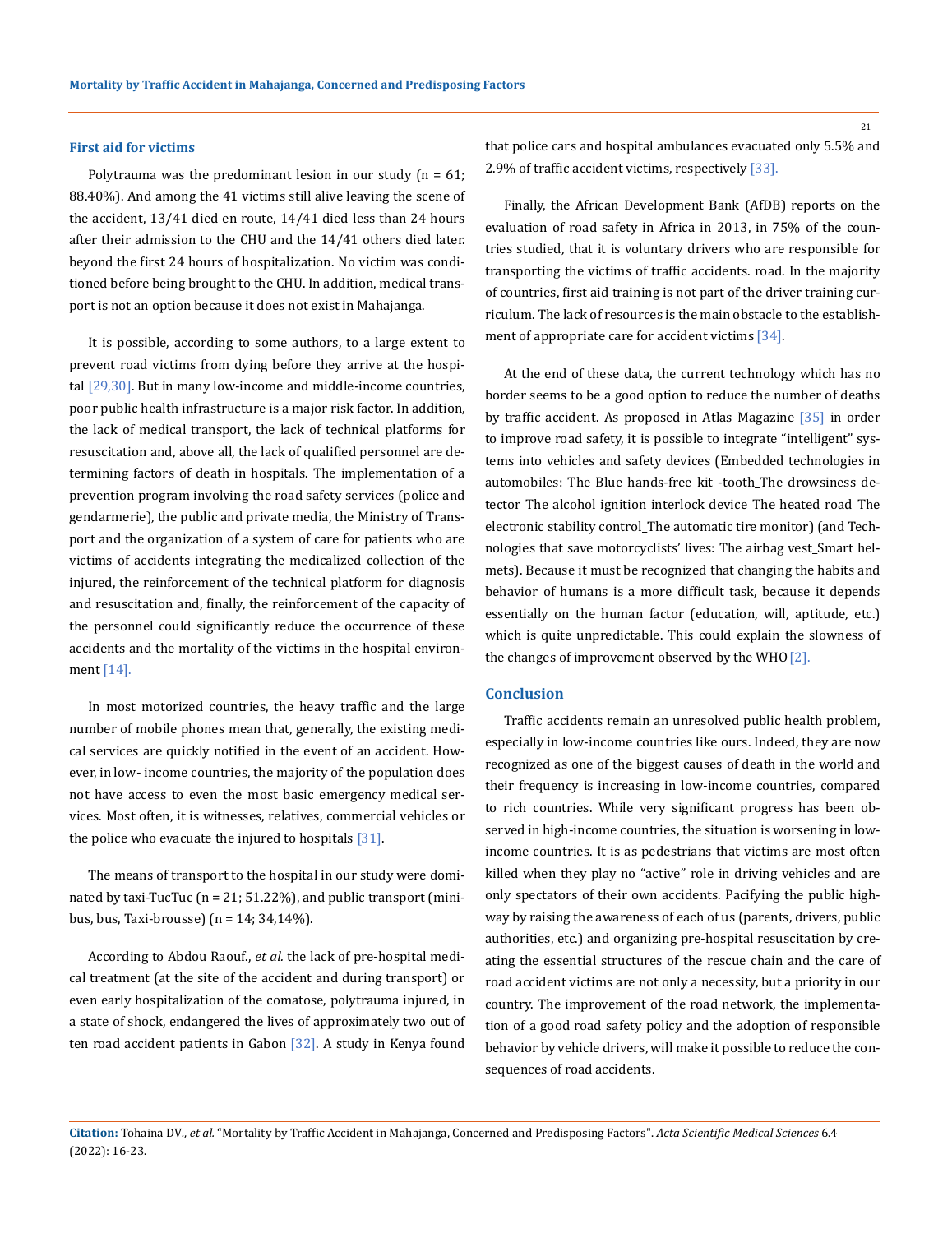### **Acknowledges**

This study was made possible thanks to the participation of agents of the gendarmerie, the municipal hygiene office and the nursing staff of the emergency and intensive care service of the CHU PZaGa.

## **Declaration of Conflict of Interest**

The authors declare that they have no conflict of interest.

### **Bibliography**

- 1. "Saving LIVES Road Safety Technical Module". WHO (2017).
- 2. ["A new WHO report points to insufficient progress in improv](https://www.who.int/fr/news/item/07-12-2018-new-who-report-highlights-insufficient-)[ing road safety around the world". WHO \(2018\).](https://www.who.int/fr/news/item/07-12-2018-new-who-report-highlights-insufficient-)
- 3. ["Road safety: 2020 report on road fatalities by country"](https://www.atlas-mag.net/article/securite-routiere-en-2017)  [\(2017\).](https://www.atlas-mag.net/article/securite-routiere-en-2017)
- 4. [Elodie Hament. "Holidays in Madagascar: survey on the habits](https://stileex.xyz/vacances-madagascar/)  [of Tananarivians" \(2012\).](https://stileex.xyz/vacances-madagascar/)
- 5. ["Presentation of the results of the digital mapping in prepa](https://www.instat.mg/documents/upload/main/INSTAT_Cartographie-30-03-2010.pdf)[ration for the third general population and housing census".](https://www.instat.mg/documents/upload/main/INSTAT_Cartographie-30-03-2010.pdf)  [March 30, \(2010\).](https://www.instat.mg/documents/upload/main/INSTAT_Cartographie-30-03-2010.pdf)
- 6. Carole KOUASSI. "Madagascar: 34 pilgrims perish in a road accident". *Africa News* (2017).
- 7. National road 4\_fatal accident in Antsiafabohitra. Dec 19, (2017).
- 8. [World Health Organization. "Despite progress, the number](https://www.who.int/en/news/item/19-10-2015-despite-progress-road-traffic-)  [of road deaths is still too high". WHO, Press release, Geneva](https://www.who.int/en/news/item/19-10-2015-despite-progress-road-traffic-)  [\(2017\).](https://www.who.int/en/news/item/19-10-2015-despite-progress-road-traffic-)
- 9. Azzeddine M and Ghiat T. "The main causes of road traffic accidents and mitigation measures in Algeria". *European Scientific Journal, ESJ* 11.20 (2015): 163-176.
- 10. James Damsere-Derry., *et al*[. "Road accident fatality risks for](https://www.tandfonline.com/doi/abs/10.1080/15389588.2017.1302083?journalCode=gcpi20)  ["vulnerable" versus "protected" road users in northern ghana".](https://www.tandfonline.com/doi/abs/10.1080/15389588.2017.1302083?journalCode=gcpi20)  *[Traffic Injury Prevention](https://www.tandfonline.com/doi/abs/10.1080/15389588.2017.1302083?journalCode=gcpi20)* 18.7 (2017).
- 11. Davies Adeloye., *et al*[. "Road traffic crashes, injuries and deaths](https://dx.doi.org/10.2471/BLT.15.163121)  in Africa. Systematic review". *[Bulletin of the World Health Or](https://dx.doi.org/10.2471/BLT.15.163121)ganization* [94 \(2016\): 510-521A.](https://dx.doi.org/10.2471/BLT.15.163121)
- 12. ["Civil status statistics in the urban commune of mahajanga](https://www.instat.mg/documents/upload/main/INSTAT_Boeny_EtatsCivils_04_2013_04-%202015.pdf)  [Year 2013". Publication n° 004 April \(2015\).](https://www.instat.mg/documents/upload/main/INSTAT_Boeny_EtatsCivils_04_2013_04-%202015.pdf)
- 13. Inada H., *et al*[. "Forecasting global road traffic injury mortality](https://www.researchgate.net/publication/335072441_Forecasting_global_road_traffic_injury_%20mortality_for_2030)  for 2030". *Injury Prevention,* [injuryprev–2019–043336 \(2019\).](https://www.researchgate.net/publication/335072441_Forecasting_global_road_traffic_injury_%20mortality_for_2030)
- 14. HSC Diemer., *et al*[. "Epidemiological aspects of trauma ortho](https://doi.org/10.1016/j.jeurea.2019.10.002)[pedic mortality in the community hospital".](https://doi.org/10.1016/j.jeurea.2019.10.002) *European Journal [of Emergencies and Resuscitation](https://doi.org/10.1016/j.jeurea.2019.10.002)* 32 (2020): 4-8.
- 15. Bartolomeos K., *et al*. "Pedestrian Safety: A Road Safety Manual for Decision-Makers and Practitioners". World Health Organization: Geneva, Switzerland (2013).
- 16. ["National Center for Statistics and Analysis". \(2015\).](https://crashstats.nhtsa.dot.gov/Api/Public/ViewPublication/812196)
- 17. Moien A B Khan., *et al*[. "Global Incidence and Mortality Pat](https://www.mdpi.com/1660-4601/17/6/2135)[terns of Pedestrian Road Traffic Injuries by Sociodemographic](https://www.mdpi.com/1660-4601/17/6/2135)  [Index, with Forecasting: Findings from the Global Burden](https://www.mdpi.com/1660-4601/17/6/2135)  [of Diseases, Injuries, and Risk Factors 2017 Study".](https://www.mdpi.com/1660-4601/17/6/2135) *Interna[tional Journal of Environmental Research and Public Health](https://www.mdpi.com/1660-4601/17/6/2135)* 17 [\(2020\): 2135.](https://www.mdpi.com/1660-4601/17/6/2135)
- 18. National Interministerial Road Safety Observatory. Report on road accidents in 2018. ONISR, Department of legal and administrative information, Paris (2019): 186.
- 19. Vroh Joseph Benie Bi., *et al*[. "Determinants of fatal road traffic](https://pubmed.ncbi.nlm.nih.gov/28155741/)  [accidents in Côte d'Ivoire from 2002 to 2011".](https://pubmed.ncbi.nlm.nih.gov/28155741/) *Public Health* [28.5 \(2016\): 647-653.](https://pubmed.ncbi.nlm.nih.gov/28155741/)
- 20. DEKRA. "Considerable increase in the number of road deaths in the United States of America". [In line]. (2017).
- 21. [Prefect of the Rhone. "General guidelines document: Road](https://www.rhone.gouv.fr/content/download/30283/172205/file/Projet%20DGO%202018%25)  [Safety 2018-2022". DGO 2018-2022, Rhône \(2019\): 69.](https://www.rhone.gouv.fr/content/download/30283/172205/file/Projet%20DGO%202018%25)
- 22. Minoc G. "Summary of work analyzing fatal accidents in 2011". Institute for the Study of Road Accidents (2012): 34.
- 23. Modarres S., *et al*[. "Epidemiological characteristics of fatal](https://www.ncbi.nlm.nih.gov/pmc/articles/PMC4771289/)  trau-matic accidents in Babol". *[Nursing and Midwifery Studies](https://www.ncbi.nlm.nih.gov/pmc/articles/PMC4771289/)* [5 \(2016\): e32708.](https://www.ncbi.nlm.nih.gov/pmc/articles/PMC4771289/)
- 24. [Tadege M. "Determinants of fatal car accident risk in Finote Se](https://doi.org/10.1186/s12889-020-08760-z)[lam town, Northwest Ethiopia".](https://doi.org/10.1186/s12889-020-08760-z) *BMC Public Health* 20 (2020): [624.](https://doi.org/10.1186/s12889-020-08760-z)
- 25. Osoro M., *et al*. "Factors associated with severity of road traffic injuries, Thika, Kenya". *Pan African Medical Journal* 8.1 (2011): 20.
- 26. Bates LJ., *et al*. "Factors contributing to crashes among young drivers". *Sultan Qaboos University Medical Journal* 14.3 (2017): e297.